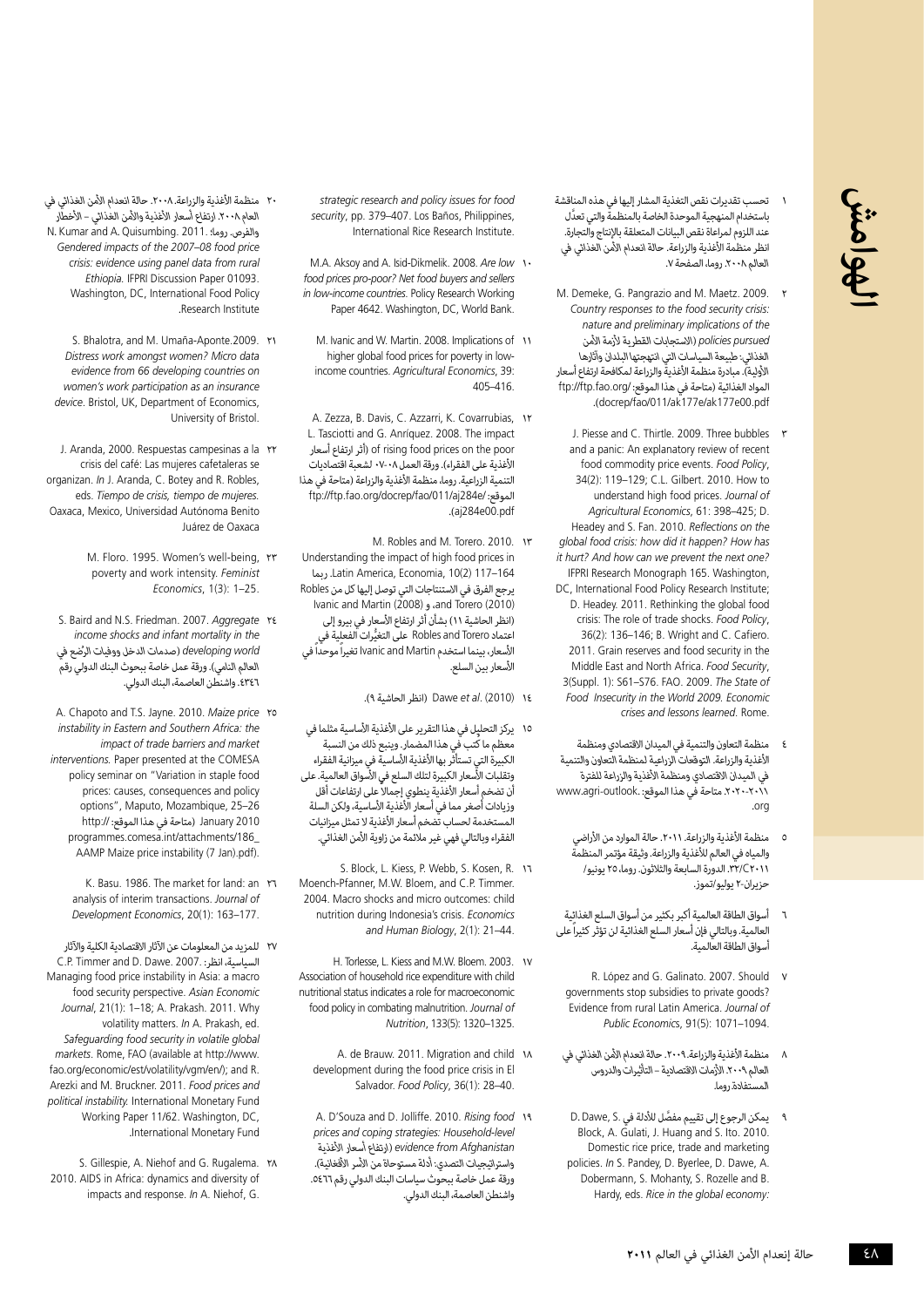Rugalema and S. Gillespie, eds. AIDS and rural livelihoods London Farthscan

- H. Kazianga and C. Udry. 2006. Consumption r smoothing? Livestock, insurance and drought in rural Burkina Faso. Journal of Development Economics, 79: 413-446.
- M. Grimm. 2011. Does household income  $\mathbf{r}$ . matter for children's schooling? Evidence for rural sub-Saharan-Africa. *Economics of* Education Review, 30: 740-754; D. Cogneau and R. Jedwab. 2008. Household income and *investments in child health and education in* Ivory Coast. Paris School of Economics (mimeo).
- J.E. Baez, and I.V. Santos. 2007. Children's **r** vulnerability to weather shocks: A natural disaster as a natural experiment. New York, USA, Social Science Research Network (available at http://siteresources.worldbank.org/INTMIGDEV/ Resources/2838212-1237254959508/Children Vulnerability\_to\_Shocks\_Hurricane\_Mitch\_in\_ Nicaragua\_as\_a\_Natural\_Experiment.pdf).
	- J. Hoddinott. 2006. Shocks and their ry consequences across and within households in rural Zimbabwe. Journal of Development Studies, 42(2): 301-321.
- World Bank. 2006. Repositioning nutrition as **rr** central to development: a strategy for large-scale action. Washington, DC; J. Hoddinott, . 2009. Early childhood nutrition increases adult wages. EuroChoices, 8 (Special Issue): 34–37; J.A. Maluccio, J. Hoddinott, J.R. Behrman, R. Martorell, A.R. Quisumbing and A.D. Stein, 2009. The impact of improving nutrition during early childhood on education among Guatemalan adults. Economic Journal, 119(537): 734-763.
	- S. Maccini and Dean Yang. 2009. Under the reweather: Health, schooling, and economic consequences of early-life rainfall. American Economic Review, 99(3): 1006-1026.
	- M.R. Carter, P.D. Little, T. Mogues, and W. ro Negatu, 2007. Poverty traps and natural disasters in Ethiopia and Honduras. World Development, 35(5): 835-856.
- International Fund for Agricultural Development ru (IFAD). 2010. Rural Poverty Report. Rome.
	- M.R. Rosenzweig and K.I. Wolpin. 1993. rv Credit market constraints, consumption smoothing, and the accumulation of durable production assets in low-income countries: investments in bullocks in India. Journal of 244. –223 :(2)101 ,*Economy Political*
- T. Kurosaki and M. Fafchamps. 2002. \r^ Insurance market efficiency and crop choices in Pakistan. Journal of Development Economics. 67(2): 419 - 453
- S. Dercon and L. Christiaensen. 2011. r Consumption risk, technology adoption and poverty traps: evidence from Ethiopia. Journal of Development Economics (in press).
- اع التوقعات الزراعية لمنظمة التعاون والتنمية في الميدان<br>الاقتصادي ومنظمة الأغذية والزراعة (٢٠١١) انظر الحاشية ٤.
	- 41 (2010) Torero and Robles( انظر الحاشية 13(.
- **N. Minot. 2011. Transmission of world food**  $\epsilon$ price changes to markets in sub-Saharan Africa. IFPRI Discussion Paper 01059. Washington, DC, International Food Policy Research Institute.
	- انظر) Demeke, Pangrazio and Maetz (2009)  $\epsilon$ ۳ الحاشية 2(.
- 4<sup>3</sup> انظر *D. Dawe, ed. 2010. The rice crisis: markets* policies and food security. London, Earthscan and Rome, FAO, especially C. Fang, How China stabilized grain prices during the global price crisis: A. Gulati and M. Dutta. Rice policies in India in the context of the global rice price spike; and A. Saifullah, Indonesia's rice policy and price stabilization programme: managing domestic prices during the 2008 crisis.
- A. Shepherd. 2005. Review of the role of the  $\epsilon$ o *in emergencies food meeting in sector private Zambia*( استعراض دور القطاع الخاص في مواجهة حاالت الطوارئ الغذائية في زامبيا). روما، منظمة الأغذية والزراعة http://www.fao.org/fileadmin/ متاح في هذا الموقع: .(templates/ags/docs/marketing/esa/zambia.pdf
	- 46 انظر (2010) Jayne and Chapoto( الحاشية 25(.
	- 47 بلغ معدل التضخم التراكمي نحو 20 في المئة في كل من الواليات المتحدة األمريكية وبلدان غرب أفريقيا باستخدام فرنك الجماعة المالية األفريقية خالل هذه الفترة، لذلك التعديل للتضخم لن يؤثر بشكل كبيرعلى النتائج
- ٤٨ تؤثر بعض سياسات تايلند (مثل أسعار الدعم المحلية) تأثيراً غير مباشر على مستوى الصادرات. على أن األسعار المحلية في تايلند تكاد تتفق تماماً مع الأسعار العالمية منذ عام ١٩٨٦.
	- G. Rapsomanikis and A. Sarris. 2008. Market  $\epsilon$ ۹ integration and uncertainty: the impact of domestic and international commodity price variability on rural household income and welfare in Ghana and Peru. Journal of Development Studies, 44(9): 1354-1381.
- P. Dorosh. 2009. Price stabilization, of international trade and cereal stocks: world price shocks and policy response in South Asia. Food Security, 1: 137-149.
- 51 تشمل العينة كل البلدان األفريقية التي توفرت بيانات عن محصولها من الأرز أو القمح ومحصول أساسي تقليدي واحد. واستخدمت في التحليل كل البيانات المتاحة من عام 2005 حتى عام ٢٠١٠.
	- FT Portmann S. Siebert and P. Döll 2010 or MIRCA2000 – Global monthly irrigated and

rainfed crop areas around the year 2000: A new high-resolution data set for agricultural and hydrological modeling. Global Biogeochemical Cycles, 24, GB 1011, 24 pp. doi:10.1029/2008GB003435.

- A. Quisumbing, R. Meinzen-Dick, L. Bassett, or M. Usnick, L. Pandolfelli, C. Morden and H. Alderman. 2008. Helping women respond to the global food price crisis. IFPRI Policy Brief 7. Washington, DC, International Food Policy Research Institute.
- D. Dawe 2010. Cereal price transmission in of several large Asian countries during the global food crisis. Asian Journal of Agriculture and Development, 6(1): 1-12; M. Hossain and U. Deb. 2010. Volatility in rice prices and policy responses in Bangladesh. In D. Dawe, ed. The rice crisis: markets, policies and food security. London, Earthscan and Rome, FAO.
- *BEFS the* :security food and Bioenergy <sup>55</sup> 2010. .Khwaja .Y and Maltsoglou .I *Tanzania for analysis*( الطاقة الحيوية واألمن الغذائي: تحليل الطاقة الحيوية واألمن الغذائي في تنزانيا). ورقة العمل رقم ٣٥ لإدارة البيئة والموارد الطبيعية. روما، منظمة األغذية والزراعة.
- H. Höffler and B.W. Owuor Ochieng. 2009. 0٦ *High commodity prices – who gets the money?* A case study on the impact of high food and factor prices on Kenyan farmers. Berlin, Heinrich-Boell-Foundation (available at http:// www.boell.de/downloads/worldwide/ HighFoodPrices-WhoGetsTheMoney Kenya.pdf).
	- B. Hill. 2008. Shaking the invisible hand. Rice ov Today, 7(4): 26-31.
- P.F. Moya, D. Dawe, D. Pabale, M. Tiongco, ox N.V. Chien, S. Devarajan, A. Djatiharti, N.X. Lai, L. Niyomvit, H.X. Ping, G. Redondo and P. Wardana, 2004. The economics of intensively irrigated rice in Asia. In A. Dobermann, C. Witt and D. Dawe, eds. *Increasing the productivity of* intensive rice systems through site-specific nutrient management, pp. 29-58. Enfield, NH. USA, Science Publishers, and Los Baños, Philippines, International Rice Research Institute.
- **S. Descargues. 2011. Impact of food price on** *of investment and incomes on volatility Bangladesh in farmers smallholder*( أثر تقلب أسعار األغذية على دخل واستثمارات المزارعين من أصحاب الحيازات الصغيرة في بنغلاديش). روما، منظمة الأغذية والزراعة.
	- 60 (2009) Ochieng Owuor and Höffler( انظر الحاشية 56(.
- 11 D.Headey, S. Malaiyandi, and S. Fan. 2010. Navigating the perfect storm: reflections on the food, energy and financial crises. Agricultural Economics, 41(s1): 217-228.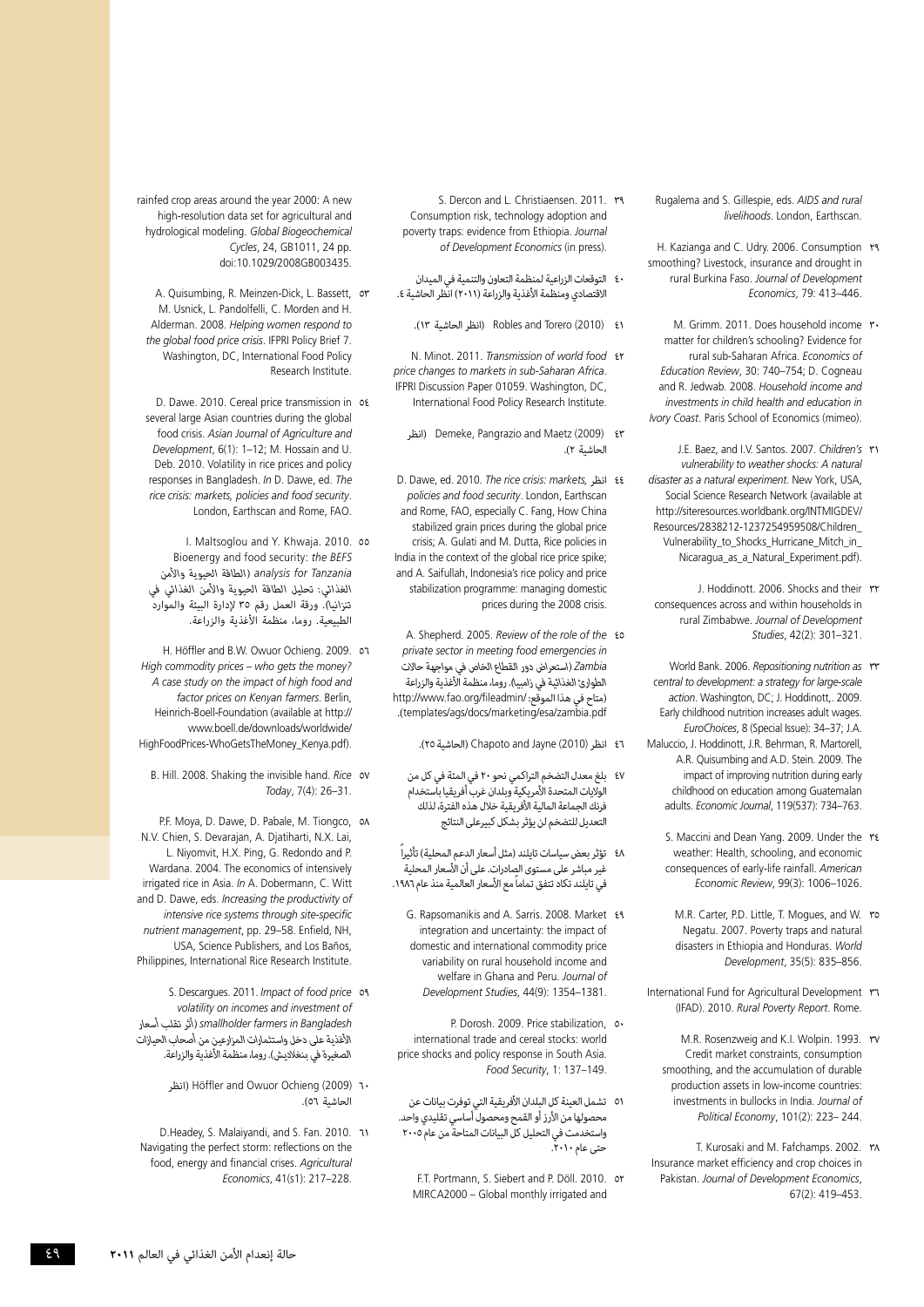- 6.5. Imai, R. Gaiha and G. Thapa. 2011. אד Supply response to changes in agricultural commodity prices in Asian countries. Journal of Asian Economics, 22: 61-75.
	- J. Subervie. 2008. The variable response of v agricultural supply to world price instability in developing countries. Journal of Agricultural Economics, 59(1): 72-92.
- 64 انظر (2005) Shepherd( الحاشية 45( و and Chapoto (2010) Jayne( الحاشية 25(.
- 65 الضوابط المفروضة على التجارة تؤدي في كثير من األحيان إلى زيادة الأسعار المحلية عن الأسعار العالمية، وتفضى هذه السياسات في تلك الحاالت إلى زيادات في اإلمدادات العالمية.
	- 66 انظر (2005) Shepherd( الحاشية 45(.
- P. Villers and m. Gummert. 2009. Seal of v approval: Hermetic storage of rice is becoming increasingly popular across Asia. Rice Today,  $8(1)$ : 36-37.
- J.M. Harris, K. Erickson, J. Johnson, M. J. Morehart, R. Strickland, T. Covey, C. McGath, M. Ahearn, T. Parker, S. Vogel, R. Williams and R. Dubman. 2009. Agricultural income and finance outlook. Washington, DC. United States Department of Agriculture (available at http:// usda.mannlib.cornell.edu/usda/ers/ AIS//2000s/2009/AIS-12-22-2009.pdf).
- 8. Banful. 2011. Old problems in the new 19 solutions? Politically motivated allocation of program benefits and the "new" fertilizer subsidies. World Development, 39(7): 1166-1176.
	- 8. Tortora and A. Rzepa. 2011. Recent v. *frends in food security: a perspective from* sub-Saharan Africans. Gallup Social and Economic Analysis.
- E. Ligon and E. Sadoulet. 2007. Estimating VV the effects of aggregate agricultural growth on the distribution of expenditures. Background paper for the World Development Report 2008

(available at http://siteresources.worldbank. org/INTWDR2008/ /2795087-1191427986785/Resources LigonE&SadouletE\_ EstimatingEffectsOfAggAgGr.pdf).

- 5. Daidone and G. Anríquez. 2011. An extended v cross-country database for agricultural investment and capital (قاعدة بيانات موسَّعة للاستثمار الزراعي ورأس المال في عدة بلدان). ورقة العمل ١١-١٦ لشعبة اقتصاديات التنمية الزراعية. روما، منظمة الأغذية والزراعة (متاحة في هذا الموقع: /http://www.fao.org docrep/014/am640e/am640e00.pdf).
- 73 منظمة األغذية والزراعة. *Investment* .b2009( االستثمار(. موجز القضايا. منتدى الخبراء الرفيع المستوى بشأن كيفية ....<br>إطعام العالم في ٢٠٥٠ (متاح في هذا الموقع: //.http www.fao.org/fileadmin/templates/wsfs/docs/ lssues\_papers/HLEF2050\_Investment.pdf).
- 5. Fan, 2008. Public expenditures, growth, ve and poverty: lessons from developing countries. Baltimore, MD, Johns Hopkins University Press.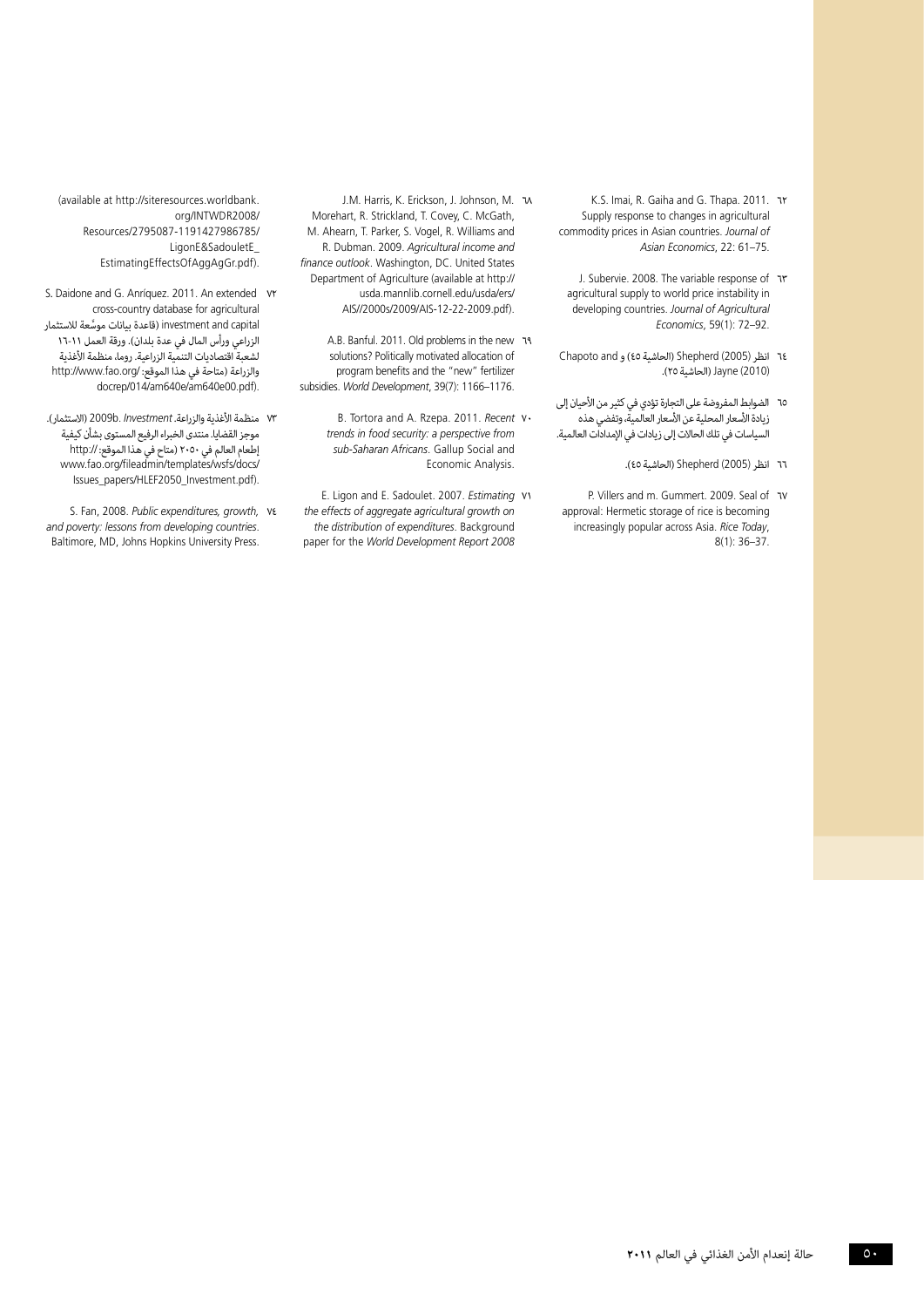## **ملاحظات** على الجدول الملحق

- -١ هدف مؤر القمة العالمي للأغذية: تخفيض عدد ناقصي التغذية إلى النصف في الفترة ما ب ،١٩٩٢-١٩٩٠ و.٢٠١٥
	- -٢ الغاية ١ (ج) للهدف ١ من الأهداف الإائية للألفية: تخفيض نسبة السكان الذين يعانون الجوع إلى النصف في الفترة ما بين ١٩٩٠ و٢٠١٥. مؤشر رصد التقدم ١,٩: نسبة السكان الذين لا يحصلون على الحد الأدنى من السعرات الحرارية (نقص التغذية).
- ٣- تشير آخر فترة مشمولة بالتقرير إلى تقديرات الفترة ٢٠٠٨-٢٠٠١، ويشير خط الأساس إلى الفترة ١٩٩٠-١٩٩٢. وبالنسبة للبلدان التي لم تكن موجودة في فترة خط الأساس، تستند نسبة نقص التغذية فيها خلال الفترة ١٩٩٢-١٩٩٠ إلى بيانات الفترة ،١٩٩٥-١٩٩٣ ويستند عدد ناقصي التغذية إلى عدد السكان في الفترة ١٩٩٢-١٩٩٠ وإلى نسبتهم.
- ٤- يبين المؤشر اللوني التقدم المحرز المتوقع تحقيقه بحلول عام ٢٠١٥ في حالة استمرار الاتجاهات الراهنة:
	- ليس هناك أي تقدم أو تدهور
	- ّ تقدم طفيف نحو بلوغ الهدف بحلول عام ٢٠١٥
		- ّ (التقدم محدود، كاف لبلوغ الهدف)
	- ّ تقدم جيد نحو بلوغ الهدف بحلول عام ٢٠١٥ (تم فعلياً بلوغ الهدف، أو قريب جداً من بلوغ الهدف) نسبة نقص التغذية في البلد تقل عن ٥ في المائة

وتراجع البلدان إحصاءاتها الرسمية بانتظام سواء الإحصاءات المتعلقة بالفترات السابقة أو آخر فترة مشمولة بالتقرير. وينطبق ذات الشيء على بيانات السكان الصادرة عن الأمم المتحدة. وطبقاً لذلك، تراجع المنظمة تقديراتها لنقص التغذية. ولذلك، ينصح مستخدمو هذه البيانات بالإشارة فقط إلى التغيرات التي تطرأ مع مرور الوقت في التقديرات في نفس الإصدار من تقرير *حالة انعدام الأمن الغذائي في العالم* وعدم مقارنتها بالبيانات الواردة في أعداد السنوات الأخرى.

البلدان التي تتألف منها المجموعات الخاصة: أقل البلدان غواً، والبلدان النامية غير الساحلية، والدول النامية الجزرية الصغيرة:

-٥ تشمل إثيوبيا، إريتريا، أفغانستان، أنغولا، أوغندا، بنغلاديش، بنن، بوركينا فاسو، بوروندي، تشاد، توغو، تيمور ليشتي، جزر القمر، جزر سليمان، جمهورية أفريقيا الوسطى، جمهورية الكونغو الدعقراطية، جمهورية تنزانيا المتحدة، جمهورية لاو الديمقراطية الشعبية، جيبوتي، رواندا، ساو تومي وبرينسيبي، ساموا، السنغال، السودان، سيراليون، الصومال، غامبيا، غينيا بيساو، غينيا، فانواتو، كمبوديا، كيريباق، ليبيريا، ليسوتو، مالي، مدغشقر، ملاوي، موريتانيا، موزامبيق، ميانمار، نيبال، النيجر، هايتي، اليمن، زامبيا.

- -٦ تشمل إثيوبيا، أذربيجان، أرمينيا، أفغانستان، أوزبكستان، أوغندا، باراغواي، بوتسوانا، بوركينا فاسو، بوروندي، تركمانستان، تشاد، جمهورية أفريقيا الوسطى، جمهورية لاو الدعقراطية الشعبية، جمهورية مقدونيا اليوغسلافية السابقة، جمهورية ملدوفا، دولة بوليفيا المتعددة القوميات، رواندا، زامبيا، زمبابوي، سوازيلند، طاجيكستان، قيرغيزستان، كازاخستان، ليسوتو، مالي، ملاوي، منغوليا، نيبال، النيجر.
- -٧ تشمل انتيغوا وبربودا، بربادوس، بليز، بولينيزيا الفرنسية، ترينيداد وتوباغو، تيمور لشتي، جامايكا، جزر الأنتيل الهولندية، جزر البهاما، جزر القمر، جزر سليمان، سيشيل، جزر فيجي، الجمهورية الدومينيكية، دومينيكا، الرأس الأخضر، ساموا، سان تومي وبرينسيبي، سان فنسنت/غرينادين، سانت كيتس ونيفس، سانت لوسيا، سورينام، غرينادا، غيانا، غينيا بابوا الجديدة، غينيا بيساو، فانواتو، كاليدونيا الجديدة، كيريباق، كوبا، مالديف، موريشيوس، هايتي.

ولا يشمل الجدول البلدان النامية التي لم تتوفر بيانات كافية عنها.

- -٨ يشمل بالإضافة إلى البلدان الواردة في الجدول: جزر القمر، سيشيل، جمهورية الكونغو الديمقراطية، جيبوتي، الرأس الأخضر، سان تومي وبرينسيبي، الصومال، غينيا بيساو.
	- -٩ يشمل أفغانستان وملديف بالإضافة إلى البلدان الواردة في الجدول.
- -١٠ يشمل بروÀ دار السلام، تيمور لشتي، مياار، بالإضافة إلى البلدان الواردة في الجدول.
- -١١ يشمل العراق والأراضي الفلسطينية المحتلة بالإضافة إلى البلدان الواردة في الجدول.
- -١٢ يشمل بالإضافة إلى البلدان الواردة في الجدول: انتيغوا وبربودا، بربادوس، جزر الأنتيل الهولندية، جزر البهاما، دومينيكا، سانتا لوسيا، سانت فنسنت/غرينادين،سان كيتس ونيفس، غرينادا.
	- -١٣ يشمل بليز بالإضافة إلى البلدان الواردة في الجدول.
	- ١٤- يشمل بابوا غينيا الجديدة، بولينيزيا الفرنسية، جزر سليمان، جزر فيجي، ساموا، .<br>فانواتو، كاليدونيا الجديدة، كيريباق.

## **المفتاح**

- نسبة أقل من ٥ في المائة من ناقصي التغذية
	- غ.إ غير مهمة إحصائياً
		- غ.م غير متاحة ً

**المصادر**<br>مجموع السكان: التوقعات السكانية للأمم المتحدة، تنقيح عام ٢٠٠٨. نقص التغذية: تقديرات منظمة الأغذية والزراعة.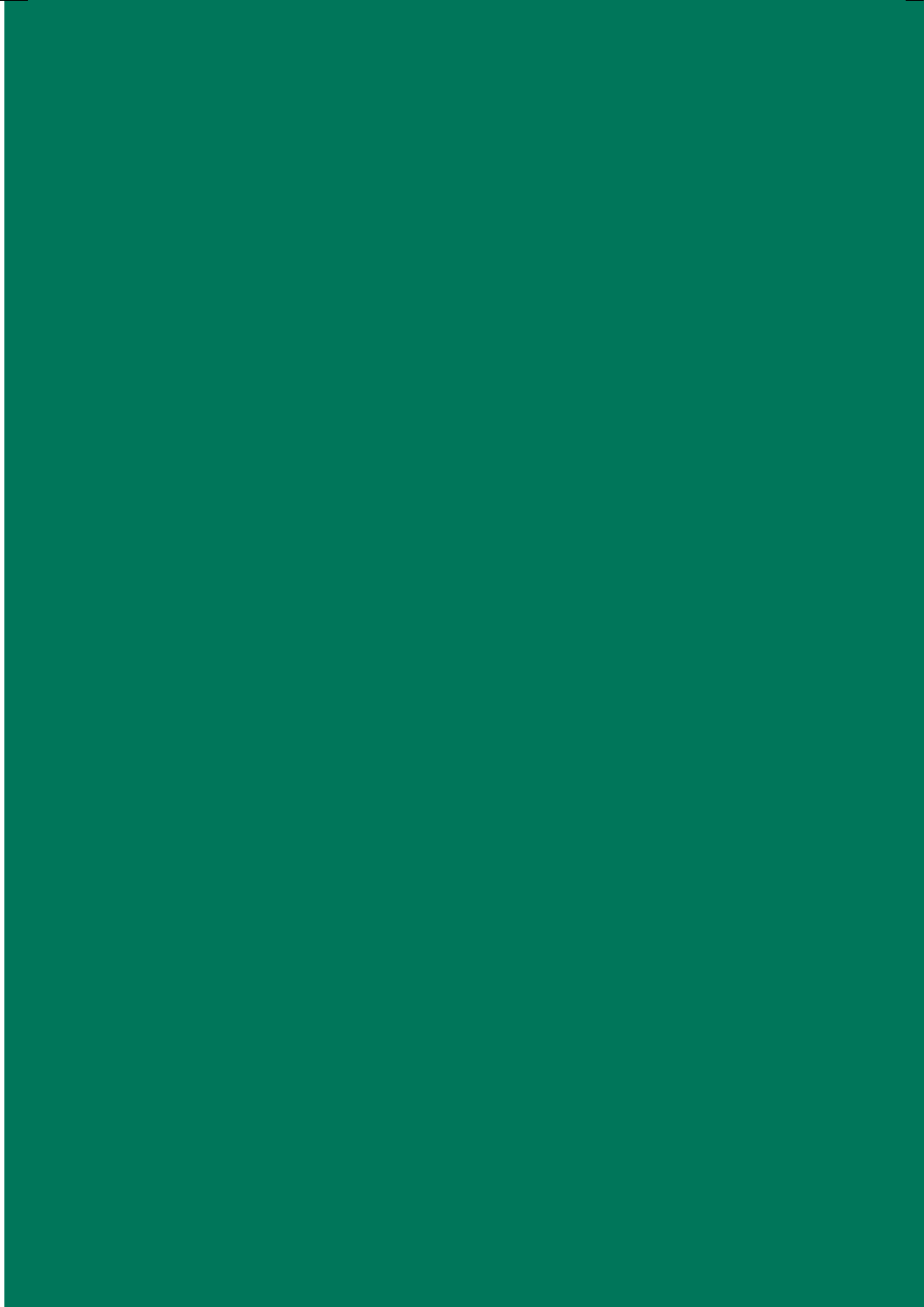صور الغلاف: *جميع الصور من الأرشيف الإعلامي للمنظمة.* صور الغلاف: *جميع الصور من الأرشيف الإعلامي للمنظمة.*

**كن طلب نسخ من مطبوعات المنظمة من: كن طلب نسخ من مطبوعات المنظمة من:**

GROUP SALES AND MARKETING GROUP Extending and Research and Research and Research and Research and  $\mathbb R$ **Nations United Team** Food and Agriculture Organization of the Unite **Caracalla di Viale delle Terme di**  $\sim$  00153 Ro Office of Knowledge Exchange, Research and Extension Food and Agriculture Organization of the United Nations Viale delle Terme di Caracalla 00153 Rome, Italy

**البري**: publications-sales@fao.org **رقم الفاكس:** 57053360 06 (+39) **موقع الويب:** htm.e-inter/catalog/org.fao.www://http البريد الإلكتروني: publications-sales@fao.org **رقم الفاكس:** 57053360 06 (+39) موقع الويب: http://www.fao.org/catalog/inter-e.htm